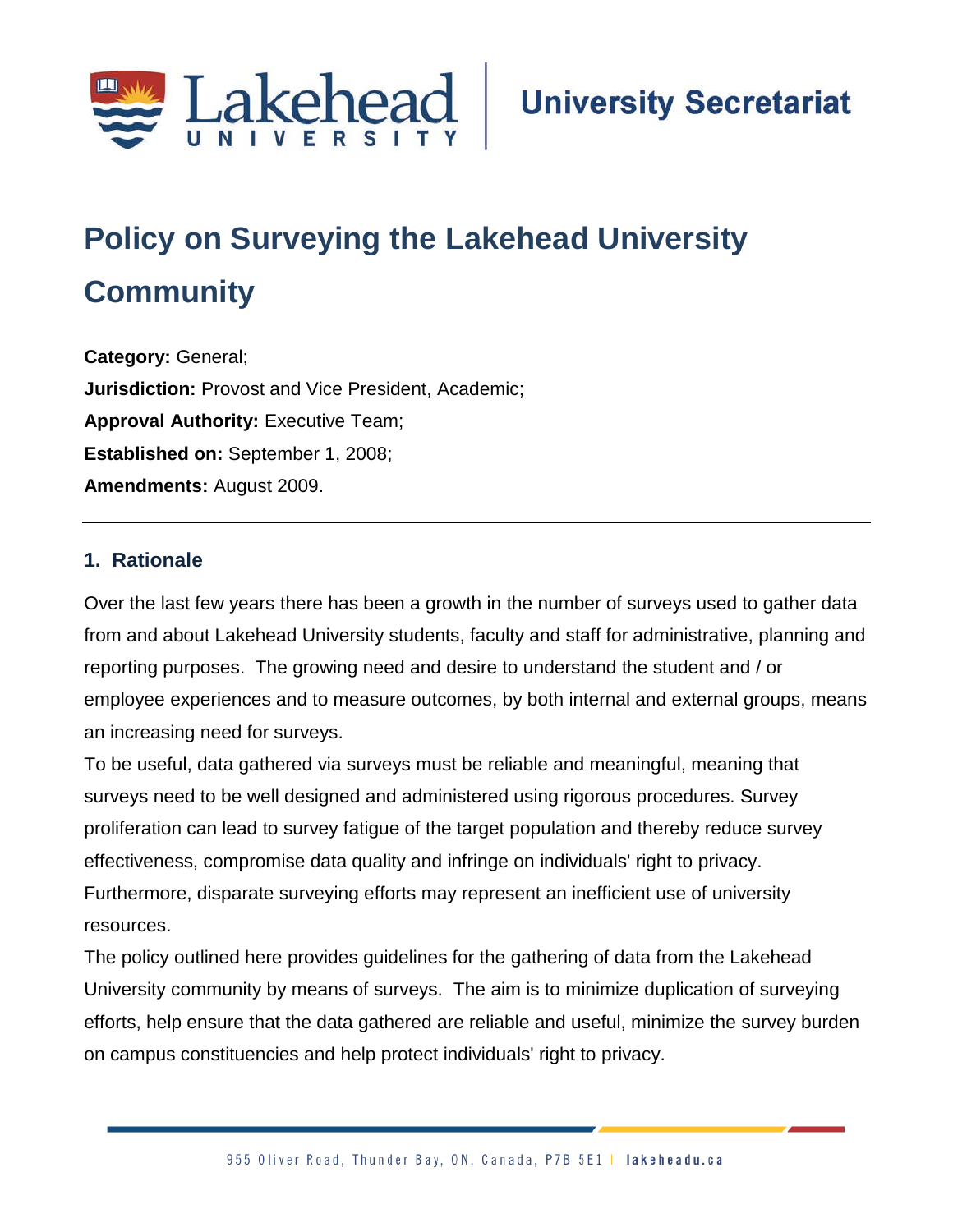This policy refers to survey projects meeting the criteria defined in section 2. This policy is not intended to limit: surveys of a small scale, surveys by labour unions of their members, surveys that are an evaluation of a commercial service by clients at the point of service, or surveys by faculty members of their classes.

### **2. Policy**

Any person or group wishing to conduct a survey on a broad sampling or census of Lakehead University students, staff, faculty, applicants or alumni, who wishes to access contact information held by Lakehead University about these individuals (for example, names, mailing addresses, telephone numbers or e-mail addresses); **or**

members of the Lakehead University community (students, faculty and staff) who wish to conduct a survey on a broad sampling or census of Lakehead University students, staff, faculty, applicants or alumni that asks for information about their use of, or experience with, Lakehead University facilities (includes physical facilities, programs, research, academics, personnel, management and environment, among others) are required to submit a proposal to the Institutional Survey Management Committee for approval.

In addition, members of the Lakehead University community conducting surveys not covered by this policy are encouraged to submit their survey proposals to the Institutional Survey Management committee for feedback.

#### **3. Institutional Survey Management Committee**

The Institutional Survey Management Committee will be composed of five members:

- Director of Institutional Analysis / Government Relations (Chair non-voting)
- Research Analyst / Survey Specialist Institutional Analysis / Government Relations
- Vice Provost Student Affairs
- Faculty Member with survey expertise (2 year term)
- Chair of the Research Ethics Board

The Institutional Survey Management Committee will meet on an as-needed basis. The mandate of this committee is to assess proposals to conduct institutional surveys and to recommend changes in order to: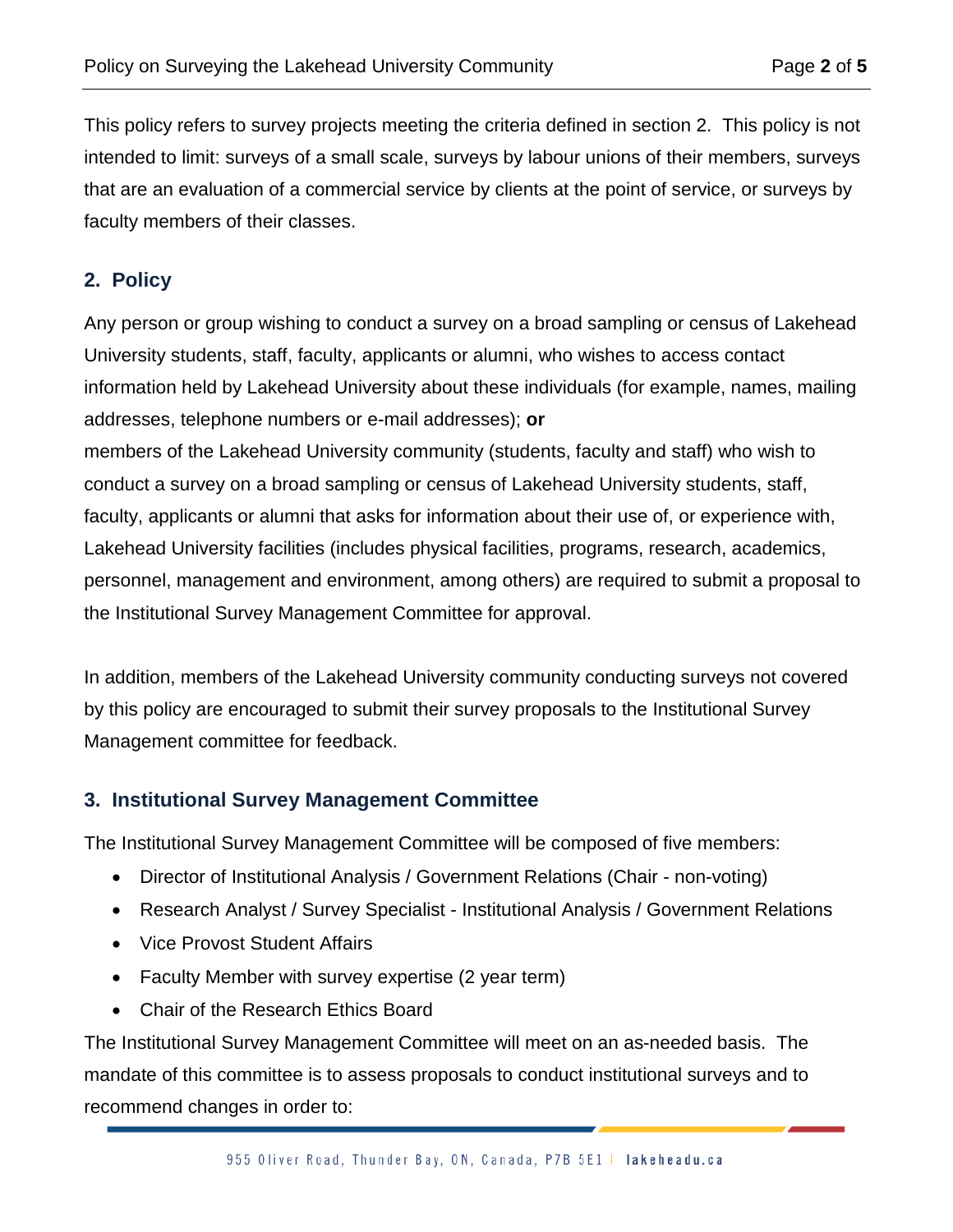- Encourage the co-ordination of data collection using surveys and make effective use of resources.
- Minimize the survey burden on the Lakehead University community.
- Ensure high quality data are collected using sound survey methodology and good questionnaire design.
- Ensure that proposed surveys do not conflict with current or planned survey efforts being conducted by the University or its administrative or academic units.
- Promote the communication of survey results.

## **4. Procedure**

Any person or group wishing to conduct a survey as described in section 2 should submit a proposal to the Institutional Survey Management Committee for permission to proceed. The proposal should identify:

- The name of the group conducting or managing the survey.
- Contact information for the project manager (or campus project manager).
- The topic of the survey / objectives / issues to be addressed / specific questions to be asked.
- How the survey will benefit Lakehead University and contribute to its strategic direction.
- The target population and intended sample.
- Mode of contact and timing.
- How the data will be used, how the results will be communicated and who will retain the data.

In addition, applicants should include a copy of:

- Any materials to be used in communicating with potential respondents (e.g., cover letters, e-mails, website splash page)
- Finalized survey instrument

Proposals are to be submitted well in advance of the intended start date of the survey to allow ample time for review; a lead time of six weeks is recommended.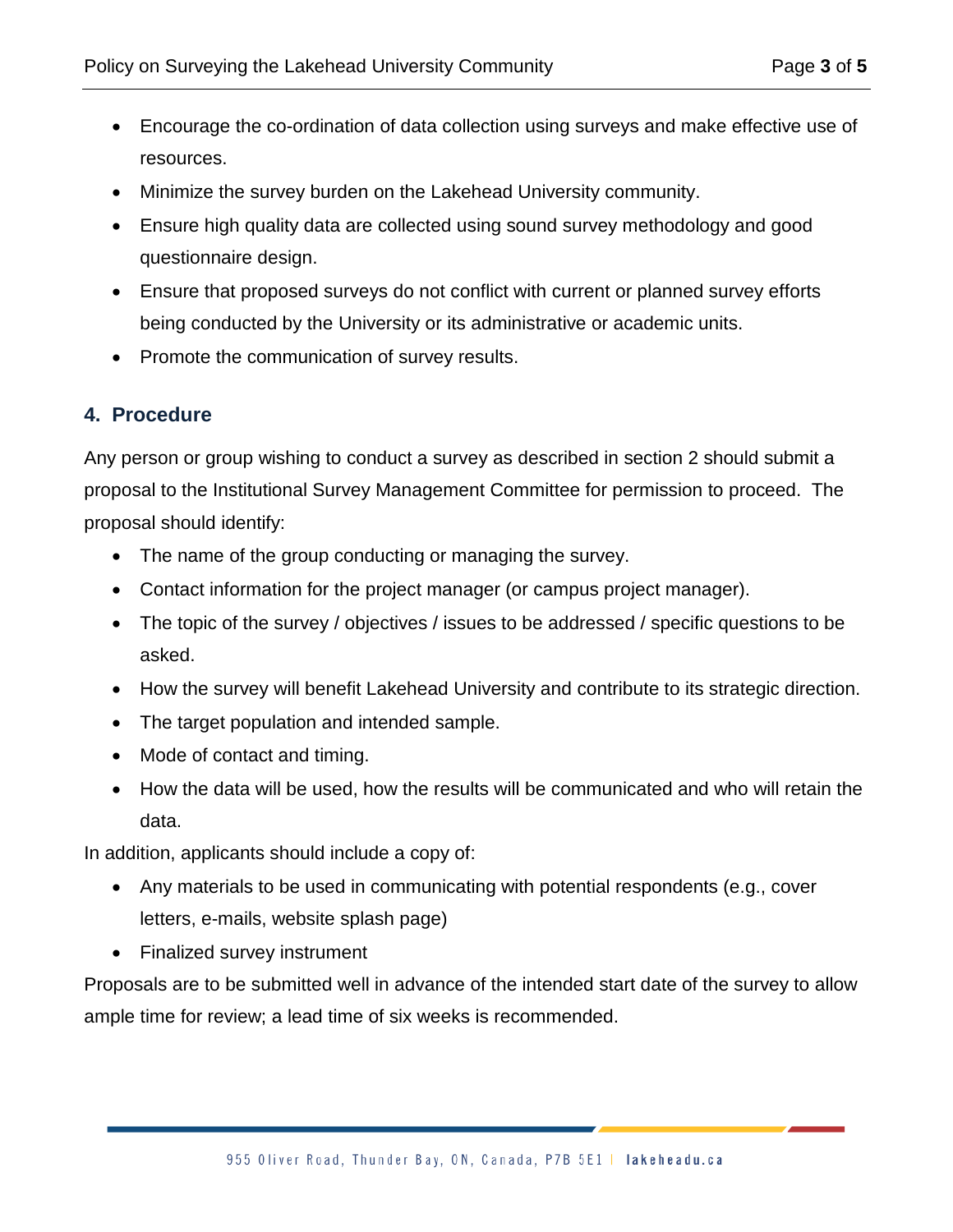# **5. Approval**

The Institutional Survey Management Committee will assess proposals to conduct surveys based on the following criteria:

- Extent to which other surveys supply or could supply the required data.
- Extent of the survey burden on target groups within the University, and timing of other survey commitments (timeline delays may be recommended to avoid conflicts).
- Institutional reporting requirements.
- Usefulness of the data and its relevance to Lakehead University's strategic planning and priorities.
- Design and content of survey instrument and proposed survey administration methods.

Approval to proceed will be granted based on a majority of Institutional Survey Management Committee members agreeing that the proposal should proceed. Ties will be decided by the vote of the Chair.

#### **1. Grand-parented surveys**

The following surveys are considered approved:

- Canadian Graduate and Professional Student Survey (CGPSS)
- Canadian University Survey Consortium (CUSC)
- National Survey of Student Engagement (NSSE)
- Ontario University Graduate Survey (Graduate Employment Survey)
- Statistics Canada's National Graduate Survey
- Student Evaluation of Teaching
- Lakehead University Program Review Surveys
- University Report Card (Globe and Mail)

# **Contact**

Sarah Browne

Research Analyst / Survey Specialist

Office of Institutional Analysis / Government Relations

955 Oliver Rd

Thunder Bay, Ontario, P7B 5E1